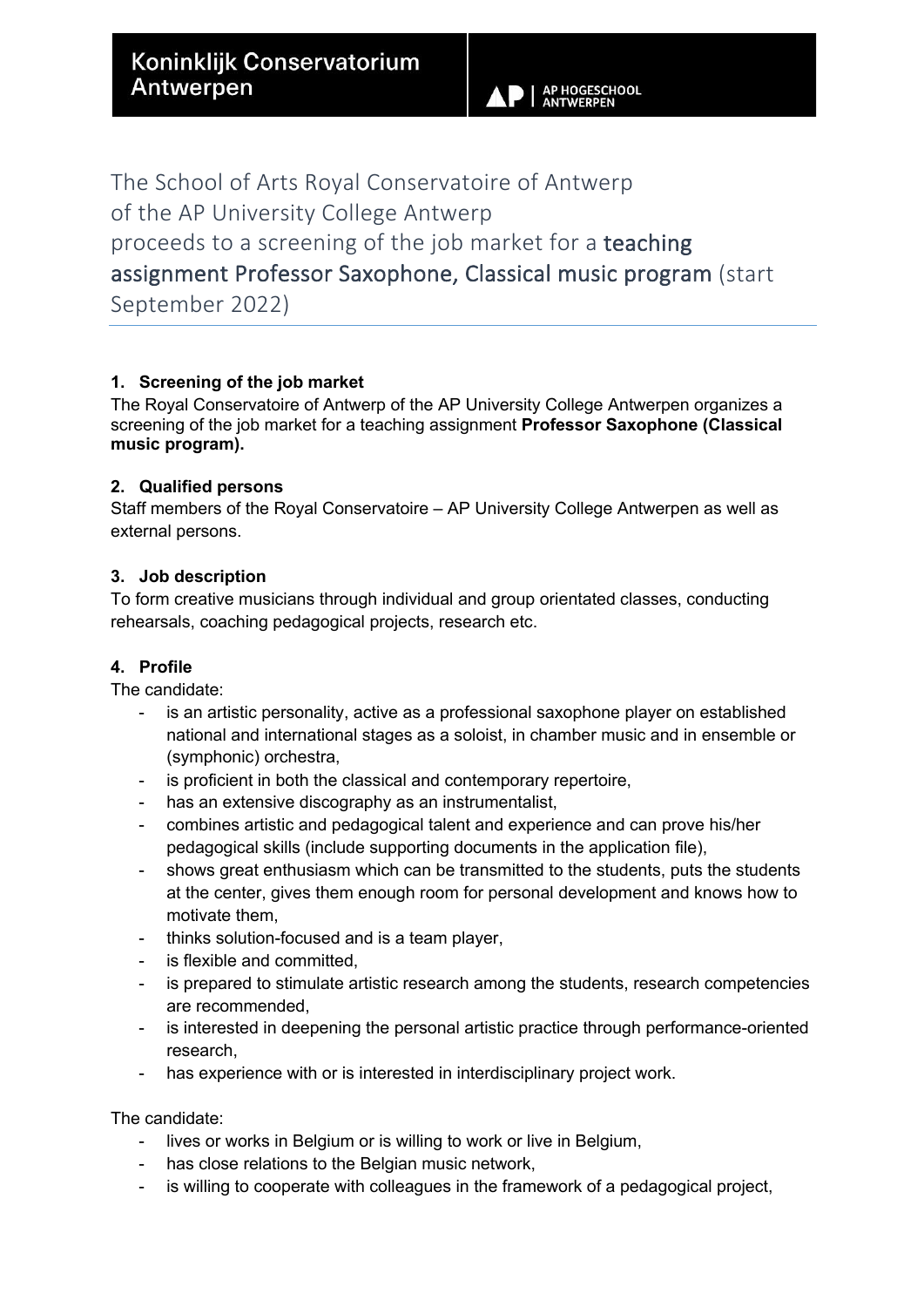- is loyal to the Royal Conservatoire of Antwerp and AP University College Antwerp,
- has a fluent knowledge of Dutch and English, or is willing to become proficient to this level,
- has good artistic and pedagogical references as well as team player references. (evidence documents must be included in the application file)
- for international candidates: has a work permit for Belgium, this must be included in the application file.

# **5. Procedure**

## Phase 1 – send in your file **before March 20th 2022 at 23h59**

Interested candidates are requested to submit a file. This file needs to contain the following:

- letter of motivation and curriculum vitae (list of concerts and discography included)
- written out artistic references regarding the international reputation and artistic career as a saxophone player (letters of reference with coordinates/contact details)
- proof of Belgian nationality or work permit for Belgium
- pedagogical references (including coordinates / contact details) or evidence of pedagogical assignments, preferably at higher education level
- a memo on the personal vision of the artistic-pedagogical project that one wishes to realise at the Royal Conservatoire Antwerp.

## Phase 2 – first selection based on file:

A first selection by the Artistic board of the Music program takes place based on the file: the artistic board can decide to involve additional experts to make this selection.

## Phase 3 – screening test on **Saturday 21 and Sunday 22 May 2022**

Selected candidates are invited to participate in a screening test, which will be evaluated by a screening commission with internal and external experts. The test consists of:

- a public lesson with 2 students of different levels and in different repertoire (30')
- a public recital (30') with minimum the following programme:
	- a lyrical, slow movement from a classical or romantic work
	- three orchestral passages:
		- Sergei Rachmaninov - Symphonic Dances  Dmitri Shostakovich - Suite for Variety Orchestra Dance 1  Darius Milhaud - Création du Monde
	- a contemporary work or a movement from a contemporary work. This may be a solo work or a work with piano accompaniment. If one opts for a work with accompaniment, the candidate provides his/her own pianist.
- an interview on the motivation, the chosen compositions, the repertoire, the view on the methodology of study and on the contents and the structure of the curriculum, the evaluation of the students, concerts, a case study, etc.